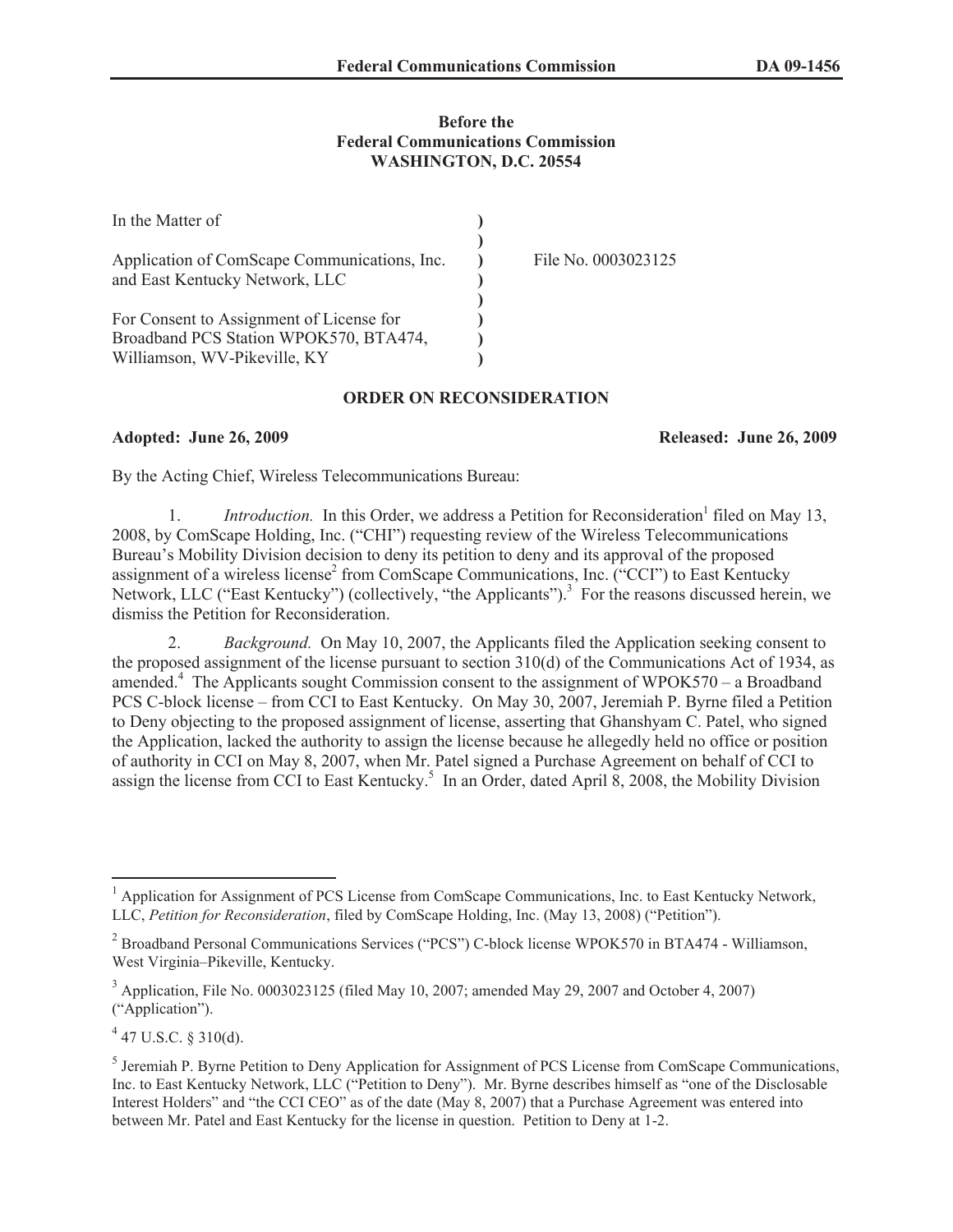consented to the proposed assignment of the license, finding the dispute a private matter unrelated to the Commission's duties in determining whether to permit the assignment.<sup>6</sup>

3. On May 13, 2008, CHI<sup>7</sup> filed the Petition, requesting that the Commission reconsider its grant of the Application<sup>8</sup> and dismiss the Application or place it in abeyance pending identification of the real party in interest.<sup>9</sup> Alternatively, CHI asks the Commission to condition its grant of consent to assign the license on the outcome of litigation pending before state courts.<sup>10</sup> In its Petition, CHI broadly asserts that the Application was signed by a person who lacked authority to transfer the license on behalf of CCI.<sup>11</sup> Therefore, CHI states that the Commission's consent to the Application unjustly deprived the "real party in interest" of its ownership rights in the license.<sup>12</sup> CHI contends that the Commission may not decline to consider CHI's rights as the party in interest by characterizing this issue as a "private business matter."<sup>13</sup>

4. On May 29, 2008, CCI and East Kentucky filed a Joint Opposition to the Petition, arguing that the Petition was untimely filed and that it lacked a sufficient basis for reconsideration.<sup>14</sup> Substantively, they assert that Ghanshyam C. Patel, who signed the Application for transfer of license, was and remains the sole director, chairman, CEO, and president of CCI as well as of its parent company, CHI.<sup>15</sup> Thus, they argue that Mr. Patel was authorized to sign the Application on behalf of CCI.<sup>16</sup> They further state that Mr. Byrne may not file a petition on behalf of CCI because he is neither an officer nor a director of CCI.<sup>17</sup>

5. *Discussion*. We agree with CCI and East Kentucky that the Petition for Reconsideration is procedurally defective. Pursuant to section 1.106(f) of the Commission's rules, a petition for reconsideration must be filed within 30 days of the date of public notice of final Commission action.<sup>18</sup> Section 1.4(b)(2) of the Commission's rules defines the date of public notice of final Commission action

<sup>8</sup> CHI asserts that "final action" of the Commission in assigning the license occurred on April 14, 2008, based on an unspecified notation in the history file of PCS Station WPOK570. *Id.* at 1 & n.1.

9 *Id.*at 1.

 $^{10}$  *Id.* 

 $11$  *Id.* at 2.

<sup>12</sup> *Id.* at 2-4.

 $^{13}$  *Id.* at 2.

<sup>15</sup> *Id.* at 3.

<sup>16</sup> *Id.* at 4.

<sup>17</sup> *Id.* at 1.

<sup>6</sup> Application of ComScape Communications, Inc. and East Kentucky Network, LLC, for Consent to Assignment of License for Broadband PCS Station WPOK570, BTA474, Williamson, WV–Pikeville, KY, *Memorandum Opinion and Order*, 23 FCC Rcd 5753 (MD, WTB 2008) ("Order").

 $<sup>7</sup>$  The Petition states that CCI, a wholly-owned subsidiary of CHI, is filing for reconsideration. Petition at 1.</sup> However, CHI, which identifies itself as "the real party in interest to the license," is the entity that signed the Petition. *Id.* Jeremiah P. Byrne is an approximately 13% interest holder in CHI. *Id.* at 6, Affidavit of Jeremiah P. Byrne.

<sup>&</sup>lt;sup>14</sup> Joint Opposition to Petition for Reconsideration at 2 (filed May 29, 2008) ("Joint Opposition").

 $18$  47 C.F.R.  $\text{\&}$  1.106(f).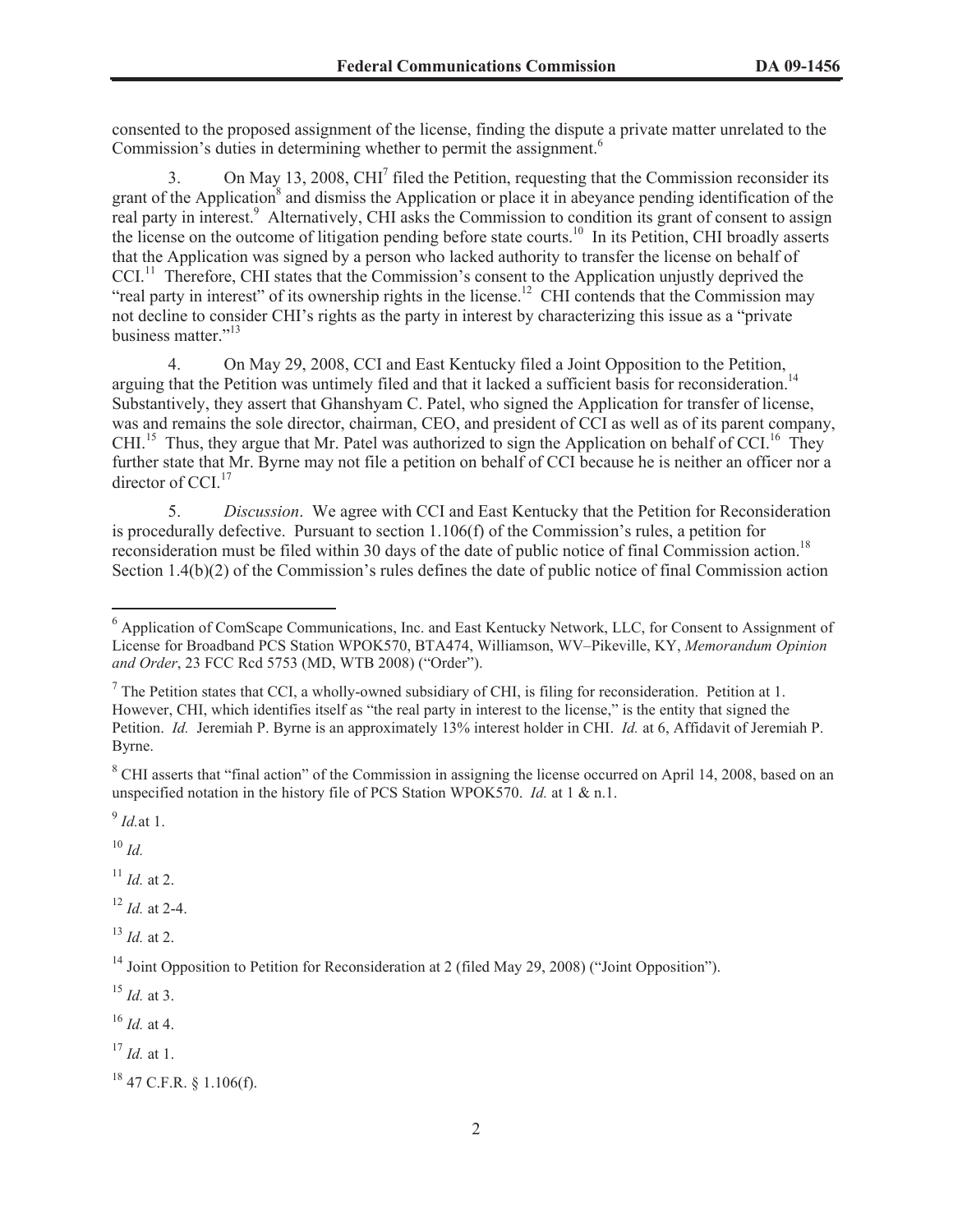as the release date of that notice.<sup>19</sup> Accordingly, the filing deadline for CHI's Petition was May 8, 2008, 30 days following the April 8, 2008 release date of the Order.<sup>20</sup> CHI filed its Petition on May 13, 2008 with no reasonable explanation of why it was unable to file within the 30-day period following public release of the Order.<sup>2</sup>

6. Even if we were to ignore the procedural defect and address the Petition on the merits, CHI fails to raise any arguments warranting reconsideration of the Mobility Division's decision. The arguments advanced by CHI relate to a private dispute over the control of CCI; specifically, whether Mr. Patel was authorized to sign and file the subject Application on behalf of CCI. Under section 1.743(a) of the Commission's rules, an officer, director, or duly authorized employee of a corporation is authorized to sign applications to the Commission on behalf of the corporation.<sup>22</sup> Generally, corporations are bound by the statements and declarations made by their agents within the scope of their employment and with the actual or apparent authority of the corporation.<sup>23</sup> The issue of whether Mr. Patel's actions were within the scope of his employment is outside the Commission's jurisdiction and is more appropriate for a court of competent jurisdiction.<sup>24</sup> Moreover, whether a particular individual had corporate authority to sign an assignment application is a contractual matter, a dispute over which is ordinarily addressed by the courts rather than by the Commission.<sup>25</sup> Since this is a disputed issue being litigated in state court proceedings.<sup>26</sup>

<sup>21</sup> Although CHI asserts that the history file of WPOK570, in the Bureau's Universal Licensing System ("ULS"), "clearly states that final action of the Commission to assign the license occurred on April 14, 2008," it fails to specify a basis for this theory. Petition at 1 n.1. We agree with CCI and East Kentucky that East Kentucky's reported consummation date of April 14, 2008 as listed in the history file does not constitute the date of public notice of final Commission action. Joint Opposition at 3.

 $22$  47 C.F.R. § 1.743(a).

<sup>23</sup> *See* Amendment of Parts 1, 81, 83, 87, 89, 91, 93, 94, and 95 of the Commission's Rules to permit corporate officers or duly authorized employees of corporations to sign applications, amendments, thereto, and related statements of fact required by the Commission, *Memorandum Opinion and Order*, 69 FCC2d 934 n.1 (1978).

<sup>24</sup> *See* Applications of Clarklift of San Jose, Inc. and Moore Material Handling Group, *Order on Reconsideration*, 15 FCC Rcd 4616, 4618 ¶ 6 (WTB PSPWD 2000), *aff'd*, *Order on Further Reconsideration*, 16 FCC Rcd 920 (WTB PSPWD 2001), *aff'd*, *Second Order on Further Reconsideration*, 16 FCC Rcd 14844 (WTB 2001) ("*Clarklift"*). *See also* Applications of WWC Holding Co., Inc. and RCC Minnesota, Inc. For Consent to Assignment of Licenses, *Memorandum Opinion and Order*, 22 FCC Rcd 6589, 6597 ¶ 16 (WTB 2007) ("*WWC Holdings*"); Applications of Nextel Communications, Inc. and Sprint Corporation, WT Dkt. No. 05-63, *Memorandum Opinion and Order*, 20 FCC Rcd 13967, 14033-34 ¶ 181 & n. 428 (2005); Application of Margaret Jackson (Transferor) and Ray Webb, *et al*., For Consent to the Transfer of Control of Sunbelt Television, Inc., Licensees of KHIZ (TV), Barstow, California, *Memorandum Opinion and Order*, 18 FCC Rcd 26403, 26404 ¶ 6 (2003) ("*Sunbelt*"); Applications of Pueblo MSA Limited Partnership Station KNKN519 (MSA #241B), *Order*, 13 FCC Rcd 131, 133 ¶ 5 (WTB CWD 1997) ("*Pueblo*").

<sup>25</sup> *See* S.A. Dawson d/b/a Dawson Associates, Assignment of License for 900 MHz Specialized Mobile Radio Station WNVE296, *Order*, 17 FCC Rcd 472, 474 ¶ 7 (WTB 2002); *cf.* Listener's Guild, Inc. v. F.C.C., 813 F.2d 465, 469 (D.C. Cir. 1987) ("*Listener's Guild*") (noting the Commission's "longstanding policy of refusing to adjudicate private contract law questions for which a forum exists in the state courts").

<sup>19</sup> 47 C.F.R. § 1.4(b)(2).

 $^{20}$  On April 10, 2008, the Bureau released an Erratum correcting the document designation on pages 2 through 4 of the Order. Even if we were to consider the date of release of the Erratum as the date of public notice of final Commission action, pursuant to Sections 1.4(b)(2) and 1.4(j) of the Commission's rules, the corresponding 30-day period for filing a petition for reconsideration would have expired on May 12, 2008. *See* 47 C.F.R. §§ 1.4(b)(2),  $1.4(j)$ .